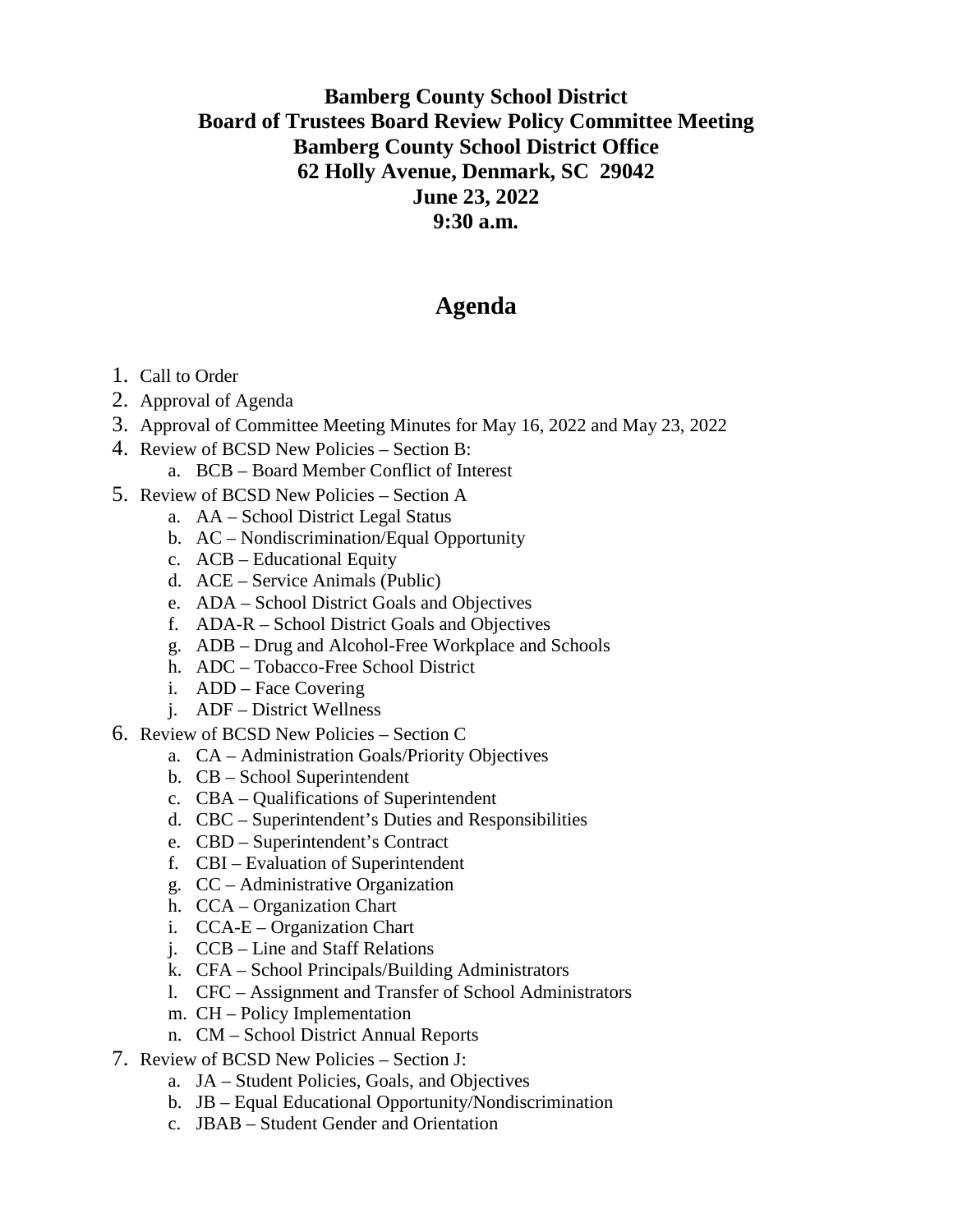- d. JCA Assignment of Students to Schools
- e. JE Student Attendance
- f. JE-R Student Attendance
- g. JE-E Student Attendance Waiver
- h. JEB Entrance Age
- i. JFAA Admission of Resident Students
- j. JFAA-E Admission of Resident Students Affidavit
- k. JFAB Admission of Non-Resident Students
- l. JFABC Transfer Students
- m. JFABC-E Transfer Request Form
- n. JFABD Admission of Homeless Students
- o. JFABD-R Admission of Homeless Students
- p. JFABD-E(1) Admission of Homeless Students Dispute Resolution Procedures
- q. JFABD-E(2) Admission of Homeless Students Written Notification of Enrollment Decision – Denial
- r. JFABD-E(3) Admission of Homeless Students Written Notification of Enrollment Decision – Dispute
- s. JFABE Admission of English Learner and Migrant Students
- t. JFABF Students in Foster Care
- u. JFABF-E(1) Students in Foster Care Best Interest Determination Forms
- v. JFABF-E(2) Students in Foster Care Immediate Enrollment Form
- w. JFABG Educational Opportunity for Military Students
- x. JFB School Choice
- y. JH Student Absences and Excuses
- z. JH-R Student Absences and Excuses
- aa. JHCB Released Time for Religious Instruction
- bb. JHCB-R Released Time for Religious Instruction
- cc. JI Student Rights and Responsibilities
- dd. JIAA Sexual Harassment and Retaliation (Students)
- ee. JIAA-R Sexual Harassment and Retaliation (Students)
- ff. JIAA-E(1) Sexual Harassment and Retaliation Complaint Form
- gg. JIAA-E(2) Sexual Harassment and Retaliation (Students) Title IX Complaint Process
- hh. JIAB Discrimination, Harassment, and Retaliation (Students)
- ii. JIAB-R Discrimination, Harassment, and Retaliation (Students)
- jj. JIAB-E(1) Discrimination, Harassment, and Retaliation (Students) Complaint Form
- kk. JIAB-E(2) Discrimination, Harassment, and Retaliation (Students) Complaint Process (Chart)
- ll. JIB Student Involvement in Decision Making
- mm. JICA Student Dress
- nn. JICA-R Student Dress
- oo. JICDA Code of Conduct
- pp. JICDA-R Code of Conduct
- qq. JICEA School-Related Student Publications and Productions
- rr. JICF Secret Societies/Gang Activity
- ss. JICFA Hazing
- tt. JICFAA Intimidation, Bullying, or Harassment
- uu. JICFAA-E(1) Intimidation, Bullying, or Harassment Bullying Complaint Form
- vv. JICG Tobacco Use by Students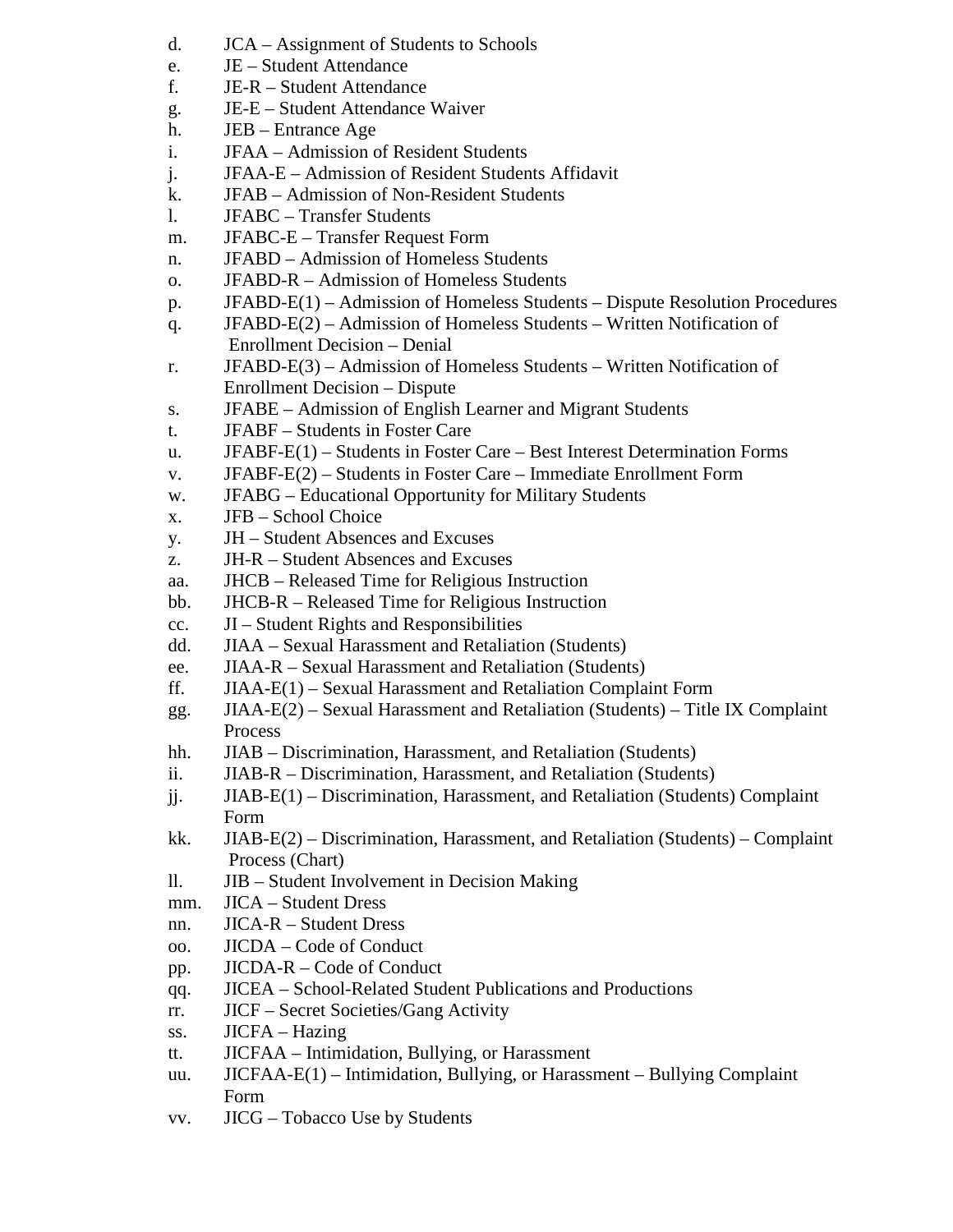- ww. JICH Drug and Alcohol Use by Students
- xx. JICI Weapons in School
- yy. JICJ Possession/Use of Electronic Communication Devices in School
- zz. JICJA Social Media and Electronic Communications
- aaa. JICJB Student-Tracking Safety Devices
- bbb. JIE/JIF/JIG Pregnant Students/Students with Children/Married Students
- ccc. JIH Student Interrogations, Searches, and Arrests
- ddd. JIH-R Student Interrogations, Searches, and Arrests
- eee. JIH-E Student Interrogations, Searches, and Arrests
- fff. JIHC Use of Metal Detectors
- ggg. JIHC-R Use of Metal Detectors
- hhh. JIHC-E Use of Metal Detectors -- Metal Detector Log
- iii. JII Student Concerns, Complaints, and Grievances
- jjj. JIJ Student Protests, Demonstrations, and Strikes
- kkk. JJ/JJA Student Activities and Organizations
- lll. JJ/JJA-R Student Activities and Organizations
- mmm.  $JJ/JJA-E(1) Student Activities and Organisation$
- nnn. JJ/JJA-E(2) Student Activities and Organizations
- ooo. JJAB Limited Open Forum
- ppp. JJE Student Fundraising Activities
- qqq. JJE-R Student Fundraising Activities
- rrr. JJF Student Activities Funds
- sss. JJG Contests for Students
- ttt. JJI Interscholastic Athletics
- uuu. JJIE Interscholastic Athletics/Drug Testing
- vvv. JJIE-R Interscholastic Athletics/Drug Testing
- www. JJIE-E Interscholastic Athletics/Drug Testing Consent for Student Drug Testing Form
- xxx. JK Student Discipline
- yyy. JKA Restraint, Seclusion, and Intentional Physical Contact
- zzz. JKD Suspension of Students
- aaaa. JKD-R Suspension of Students
- bbbb. JKE Expulsion of Students
- cccc. JKE-R Expulsion of Students
- dddd. JLA Student Insurance Coverage
- eeee. JLCC Communicable/Infectious Diseases and Conditions
- ffff. JLCC-E Head Lice Treatment Plan
- gggg. JLCD Assisting Students with Medications
- hhhh. JLCD-R Assisting Students with Medications
- iiii. JLCD-E(1) Assisting Students with Medications Indemnification-Hold Harmless Agreement for Self-Administration of Medication
- $j$ jjj. JLCD-E(2) Assisting Students with Medications Health Care Practitioner Authorization for Student to Self-Medicate or Self-Monitor Sample Form
- kkkk. JLCD-E(3) Assisting Students with Medications Parent Guardian Authorization for Student to Self-Medicate or Self-Monitor Sample Form
- llll. JLCDA Individual Healthcare Plans (IHPs)
- mmmm. JLCDA-R Individual Healthcare Plans (IHPs)
- nnnn. JLCDB Use of Epinephrine Auto-Injectors
- oooo. JLCDC Food Allergies and Special Dietary Needs
- pppp. JLCDC-R Food Allergies and Special Dietary Needs
- qqqq. JLCDD Service Animals (Students)